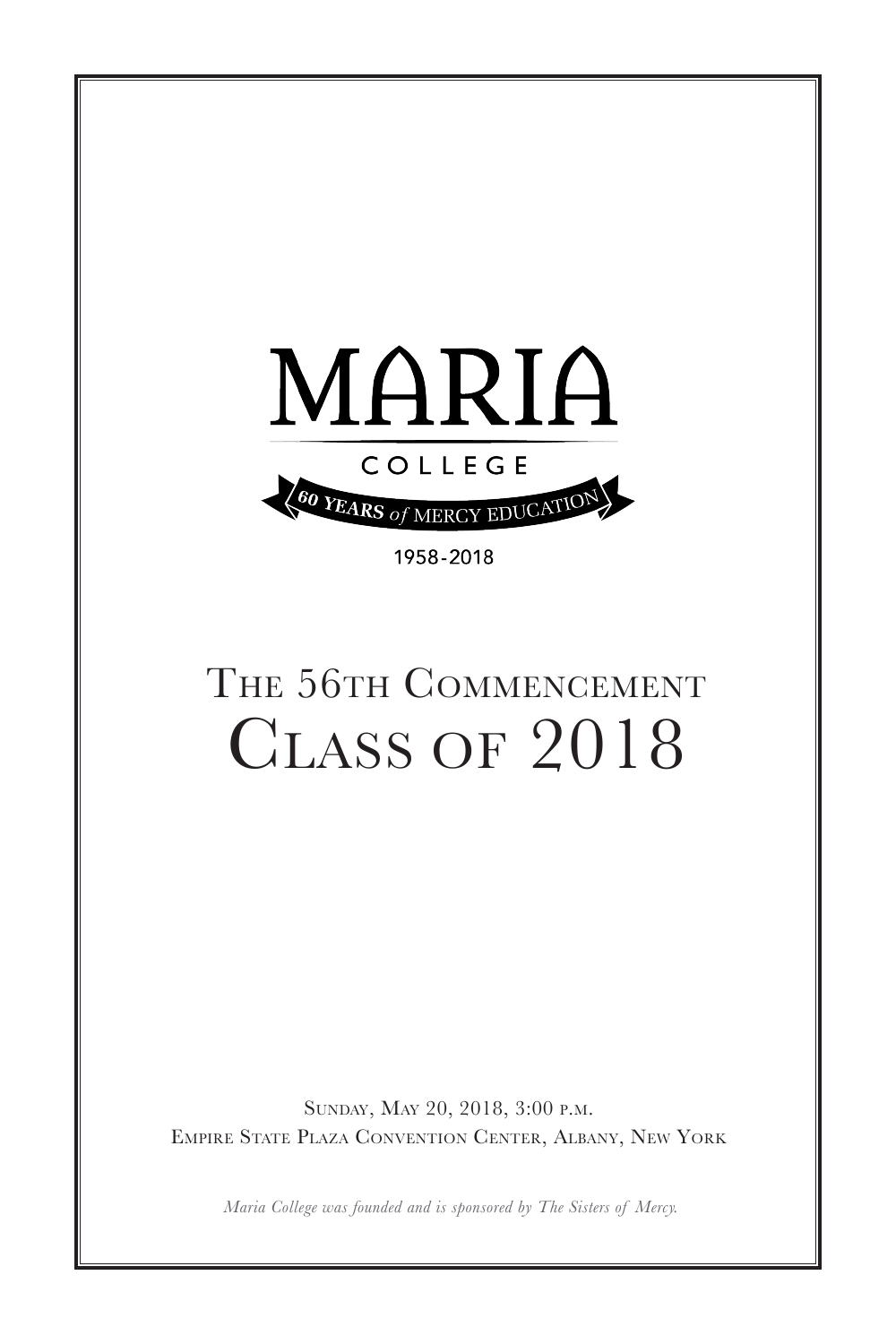## The Maria Mission

Maria is a Catholic college sponsored by the Sisters of Mercy and animated by the Mercy charism. It provides career-relevant, opportunity education in the context of the Catholic Intellectual Tradition to all who can benefit from it. Maria is committed to outstanding and holistic student support services, financial sustainability and the purposive use of evidence to drive institutional renewal and student success. Maria seeks to foster graduates who recognize and respect the dignity of every human person and who will transform their knowledge and skill into caring and compassionate service to others.

# BOARD OF TRUSTEES

Gail Waring '63, RSM, RN, BSN, MEd, Board Chair Dr. Mary Jo LaPosta, RN, Vice-Chair DR. HILTON HALLOCK, SECRETARY Andrew Kaufman, Treasurer

> Virginia Arbour MICHAEL T. CASSIDY PAULA COLARUSSO Dr. BASSAM M. DEEB Dr. Dennis R. DePerro DR. THOMAS J. GAMBLE Edward F. Garrigan, PLS Robert F. Manfredo Esq. Jean M. McGinty '62, RSM, MSN, RN Maureen E. O'Brien Kathleen Pritty '66, RSM Giovanni Virgiglio Carol Sherrin '15 Jane Somerville '61, RSM **JEFFREY WEISS** Dr. Carole A. Wickham '84, RN, CNS-BC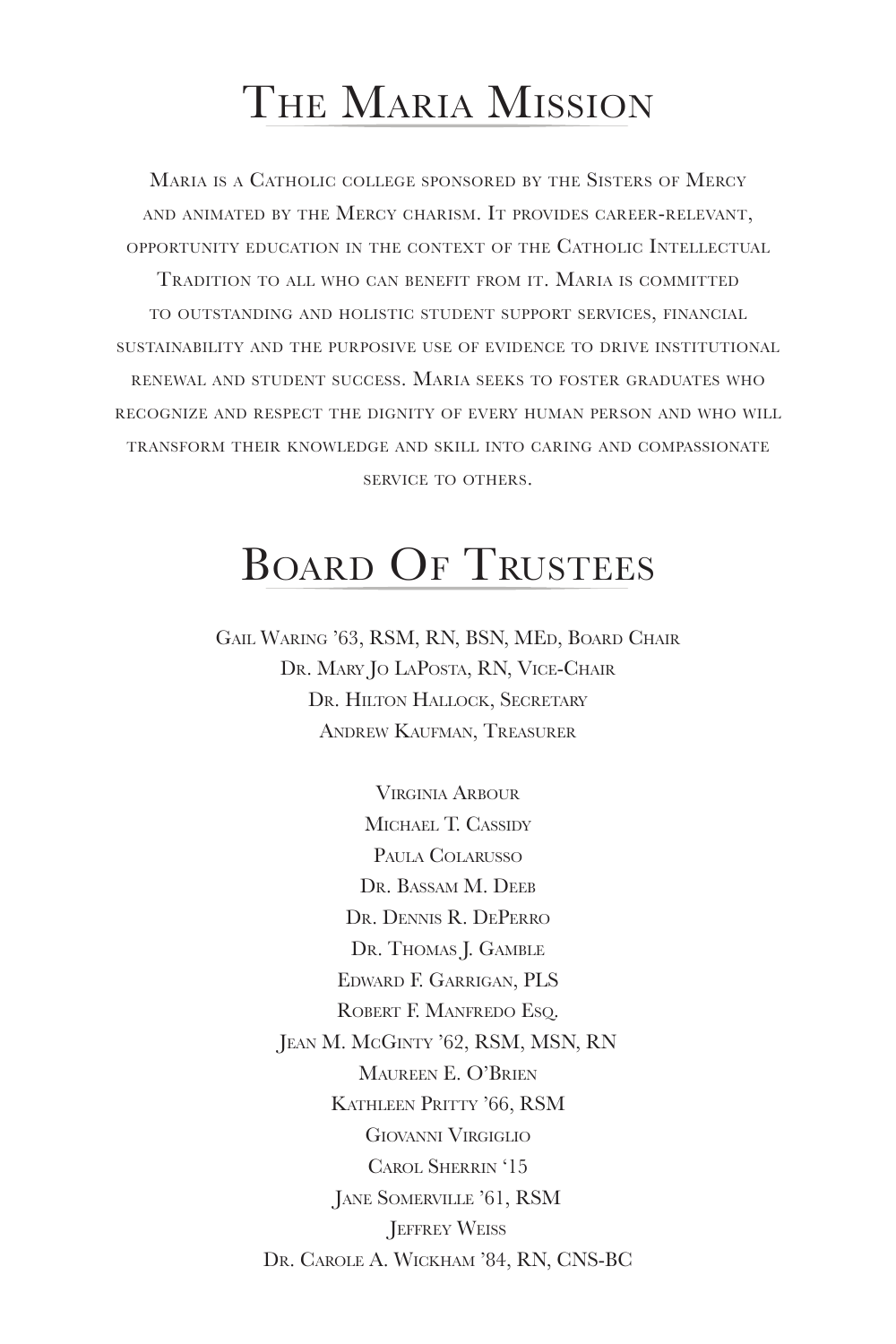### PROGRAM

**Greeting** Joleen Michele Button '18 (Nursing)

**Academic Procession** POMP AND CIRCUMSTANCE • THE NATIONAL ANTHEM Anne Devlin, Mace Bearer

#### **INVOCATION**

Dr. Mary Jo LaPosta, RN, Vice-Chair, Maria College Board of Trustees

**Welcome** DR. THOMAS J. GAMBLE, PRESIDENT

**The McAuley Award for Distinguished Service Introduction** Maureen E. O'Brien, Maria College Board of Trustees

#### **Honoree**

DAVID M. RUBIN Senior Advisor, Sano-Rubin Construction Services

#### **Presentation of Candidates for Bachelor's Degrees, Associate Degrees and Certificates of Study**

Dr. Anne S. Jung, Dean of the College, Chief Academic Officer Joseph M. McDonald, CPA, MBA, CGMA, VP for Academic Administration

**Conferring of Degrees**

The Most Reverend Howard J. Hubbard, D.D., Bishop Emeritus of Albany DR. THOMAS J. GAMBLE, PRESIDENT

#### **Commencement Address to the Graduates**

Dr. Benita zahn WNYT NEWSCHANNEL 13 ANCHOR/HEALTH REPORTER 2007 Recipient of The McAuley Award for Distinguished Service

#### **Rite of Commissioning and Benediction**

THE MOST REVEREND HOWARD J. HUBBARD, D.D., BISHOP EMERITUS OF ALBANY Victoria L. Battell, RSM, VP of Mission, Planning and Student Affairs and Dean of Students

#### **Recessional\***

Carl Hackert, Organist

*\*Please remain in place until all graduates have recessed.*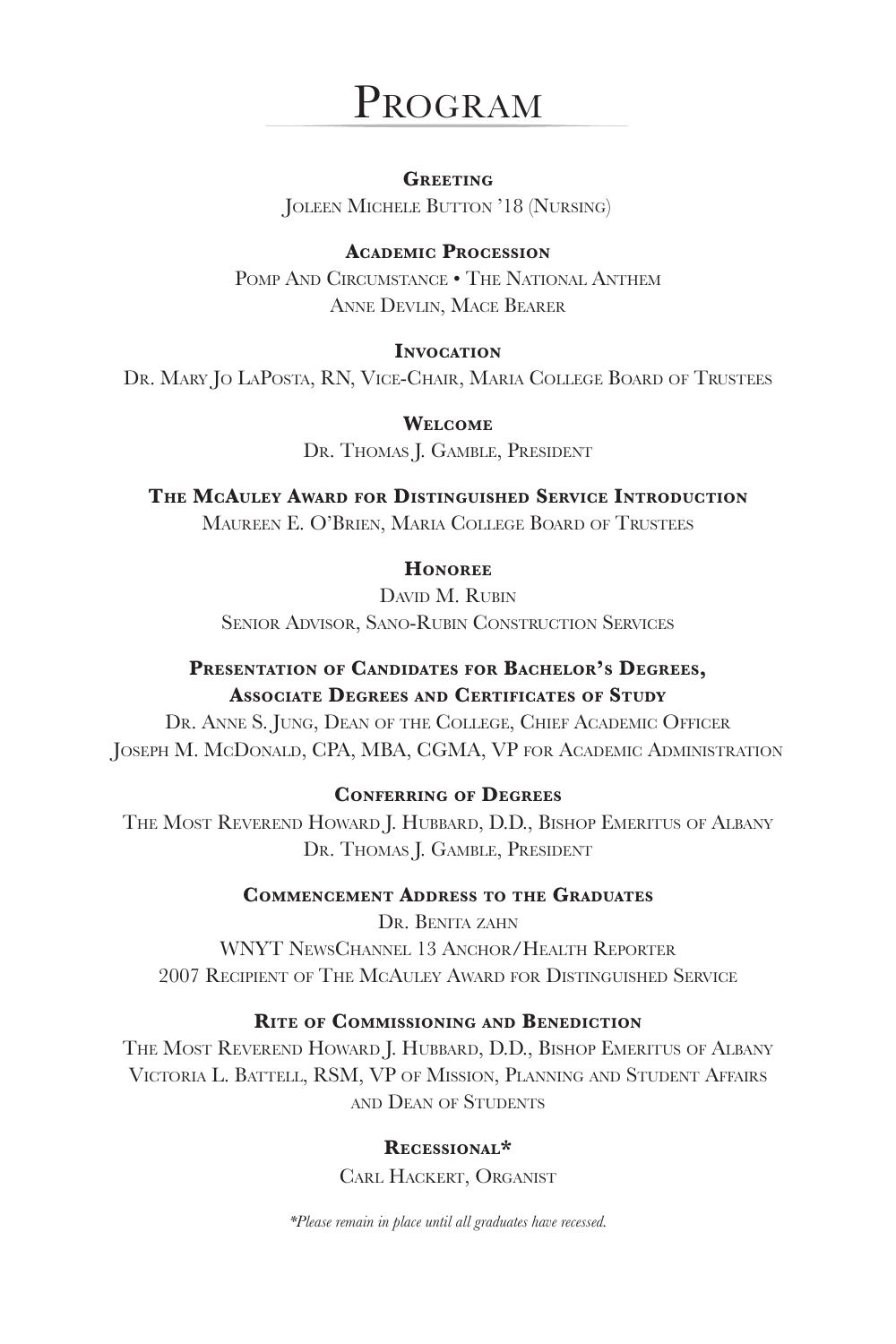## 2018 Student Awards

#### **OUTSTANDING ACADEMIC ACHIEVEMENT**

**Health & Occupational Sciences, BS** Alyssa Marie Carter

> **Healthcare Management, BS** Pauline Anne Mojica

**RN-BS Degree in Nursing Completion** Kellie M. Davis-DeGeorge

> **Psychology, BS** Leanna Marie Dorsey

**Liberal Arts/General Studies** Michael Kevin Mangan

#### **Occupational Therapy Assistant, AAS**

Carly A. Bramer Kirstie Marie Gorgas Emily A. Howell Rachel Janet Inglis Amanda Elizabeth McBride SARAH J. NELSON

#### **Nursing, AAS**

Joannalee Campbell Gilbert

#### **Clinical Nursing**

*Recipients Selected by the Nursing Faculty*

Kristen Lynn Soldner (Day) Priya D. Narine (Evening)

#### **Vanguard Award**

*Awarded by the NYS Nontraditional Employment & Training Program*

Joseph K. Aklassou-gana

#### **Bearldean Burke Award – OTA**

*Presented to the student who has shown sustained academic achievement throughout the program, who has persevered through challenges, and who embodies the caring spirit of the profession*

Rachel Janet Inglis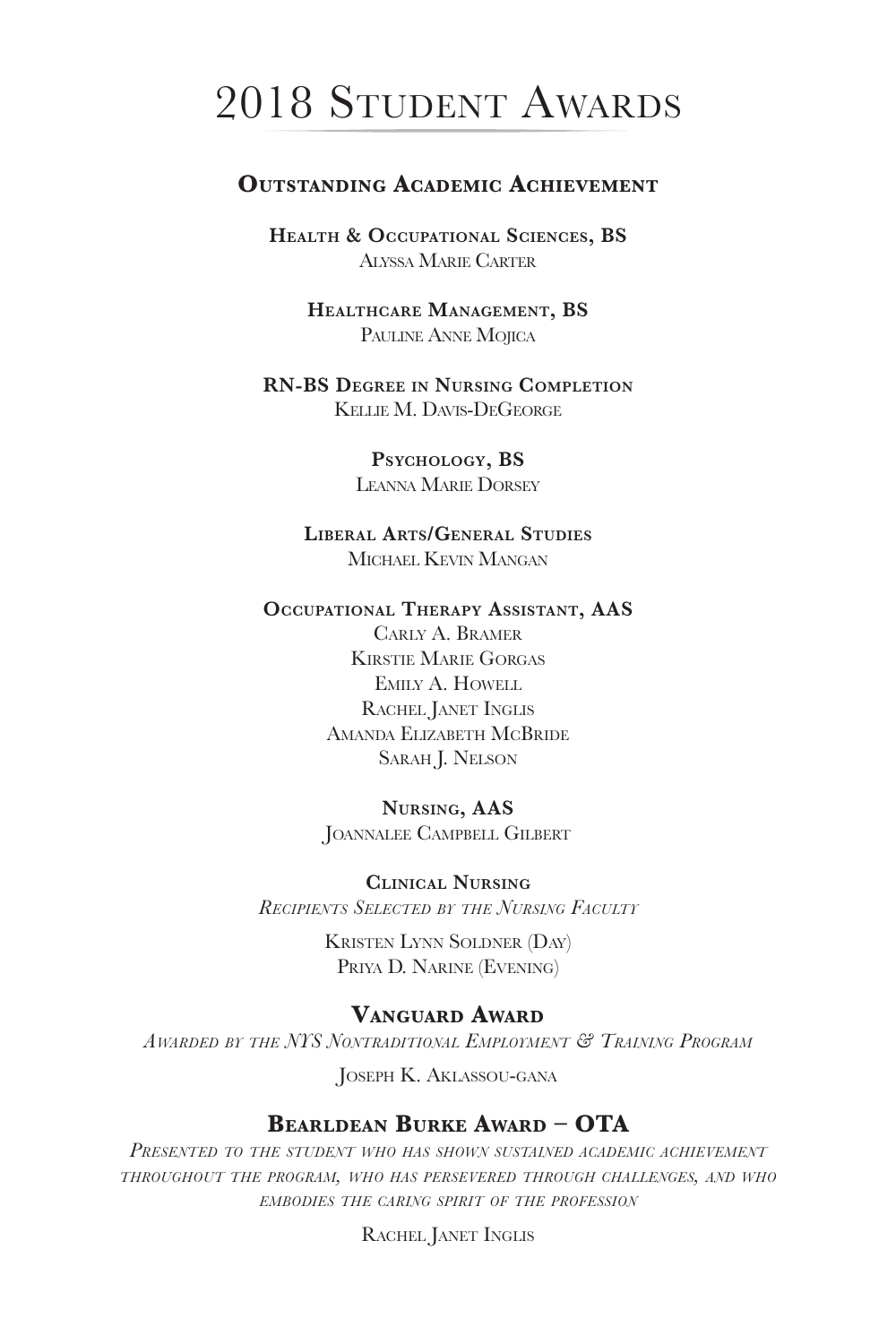### **Bachelor of Arts**

#### **Liberal Arts**

Mario Galvez

### **Bachelor of Science**

#### **Health & Occupational Sciences**

- \* Caitlyn Askew
- \*\*\* Alyssa Marie Carter
	- \* Jennifer B. DeLorenzo
- Ω \* Holly N. Groves
	- Ω Christine Amy Haller
- <sup>\*\*</sup> ALEXANDRIA JUSTI
- Ω \* Jessica S. Zayac-Calarco

#### **Healthcare Management**

- Ω \* Stacy Blaauboer Abby Lauren McCabe
- $\dagger$  \*\* LAURIE A. McDERMOTT
- <sup>=</sup>\*\*\* Pauline Anne Mojica Taalib-Din Adbdullah Muhammad
	- Ω Teona Lavon Norwood
	- \*\* Kathleen Ratigan
	- Ω Nayanka Paharola Rhau
	- \* Moeza I. Sheikh
	- \* Jacqueline Elizabeth Varone

#### **Nursing**

- GLADYS AGBOTSU
- Renata Atwood
- $*$  **\*\*** DANIELLE LAUREN AUDETTE
	- \*\* Kerry A. Button
- <sup>v</sup>\*\*\* Kellie M. Davis-DeGeorge

*Nursing continued*

- $+$  Kristen Nicole Denny
- $+$  Nichole Gailes Ngozi Ihenetu
- v \* Emily Anne LaDuke Naomi Sylvia Mukasa
- $\triangle$  **\* MICHELLE ANN ONORATI** 
	- \* Canivory D. Pettiway Jaclyn D. Ready
- v \* Tatiana V. Reiss MARK SMITH Alexandra Elizabeth Toscano Arianne Van Cleef Kele Rose VanLare Taylor Vigay

#### **Psychology**

- \* Chelsie Cathrynn Alderson
- \* Krista Marie Barbour
- Ω Kaitlyn Joan Coreno Dominique M. Corker
- <sup>\*</sup> LEANNA MARIE DORSEY
- Ω \* Kari E. Lentchner
	- \* Kathleen Kelly Lynch
- = \* Alicia Mae Mein
- \*\* Niina Katarina Ohvanainen

\* honors \*\* high honors \* \* \* highest honors

<sup>t</sup> phi theta kappa honor society  $\bullet$  omicron sigma chapter sigma theta tau international honor society of nursing

Ω degree/certificate requirements will be completed by august 2018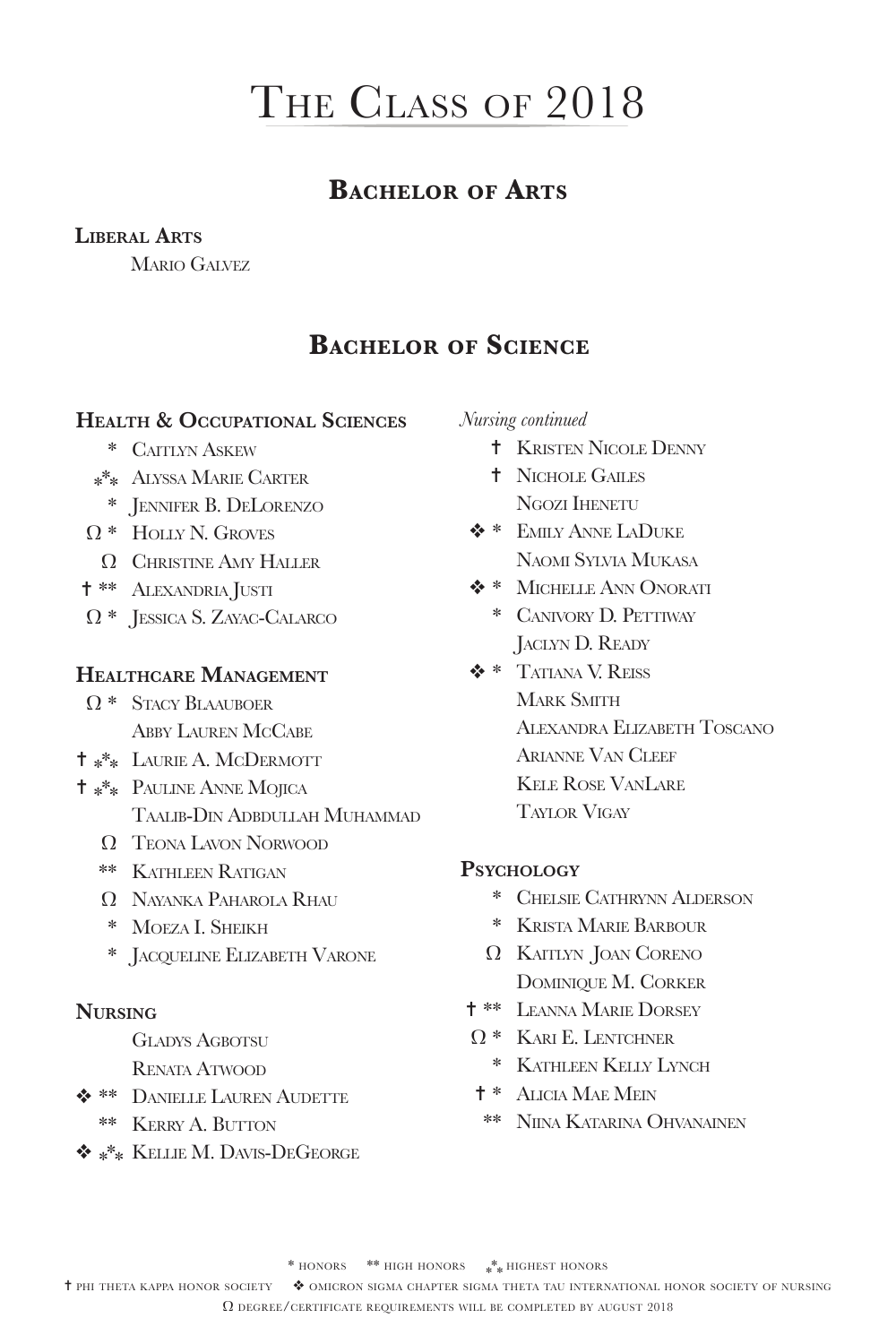### **Associate in Applied Science**

#### **Nursing**

- \* Joseph K. Aklassou-gana KAITLYN E. ALAXANIAN Tashiana Chanelle Allbright
- \* Ciara L. Arsenault
- <sup>+</sup>\*\* Brittany T. Ash Kaitlyn Marie Austin-Cooper Fauzia Azimi
	- \* Roland James Benson Alexandria Marie Bertone Rebecca Lynn Bishop
	- \* Olivia Lauren Bransky
	- $\dagger$  \* JESSICA LYNN BROWN Elizabeth Adele Buehler
	- \*\* Joleen Michele Button Erica M.L. Cancer Kimberlee Christine Carr
	- \*\* Grace Caitlin Celuch ALIJAH DOMONIQUE CHRISTOPHER
		- \* Veronica Lucille Cimilluca Stacy Elizabeth Clark Alexandra Leigh Clerc
	- $+$  \* KIERA ANN COCCETTI Paige Kathleen Colfer
		- \* Katherine Anne Collins Danielle Mary Conrad
		- \* Carla A. Cook
- <sup>\*\*</sup> JACQUELINE CLAIRE CRAMER Shienne D. Daniels
	- $+$  \* LAUREN ANNE DECKER MURAT DILEK Joshua Ryan Drake Jonathan G. Duckor Megan Mae Dufort
	- = \* Fabienne Etienne
	- Ω McKayla Kathleen Fay

### *Nursing continued*

- \* Stephen Nicholas Figge
- \* Jacqueline A. Fish
- \* Jennifer M. Flayter
- \* Rachel A. Fowler
- $\uparrow$   $*^*$  JOANNALEE CAMPBELL GILBERT Hannah Kathryn Goad RACHAEL E. GOLDBERG
	- Ω Jacqueline Kimberly Gruchacz Luz Alexandra Guzman Allison Anne Haertel
- <sup>\*\*</sup> PETER JOHN HAND
	- \* Nicole Marie Heimroth Mackenzie Ruth Higgins
- Ω \* Fallon Marie Hiort Debra A. Horton Lauren M. Hynes LAUREN JOAN JENKINS
	- \* Nicole Lynn Johnson
	- \* Terah Monae Jones KATHERINE M. JOSEPH Ajla Jusic Sarah A. Klem
	- Ω Audra Jacqueline Kowalczyk ATIFA KUZELJ AIMEE ELIZABETH LEGAULT Victoria Elizabeth Longo
	- \* Savannah Jeanne Mariani Stacey Martin Hope V. Masao Amanda K. Mason Samantha Matthews Latanya D. McCalmon
	- \* Lucas James McDermott Rachelle Khari McDonald
	- Ω Kelly Milin

<sup>t</sup> phi theta kappa honor society  $\bullet$  omicron sigma chapter sigma theta tau international honor society of nursing Ω degree/certificate requirements will be completed by august 2018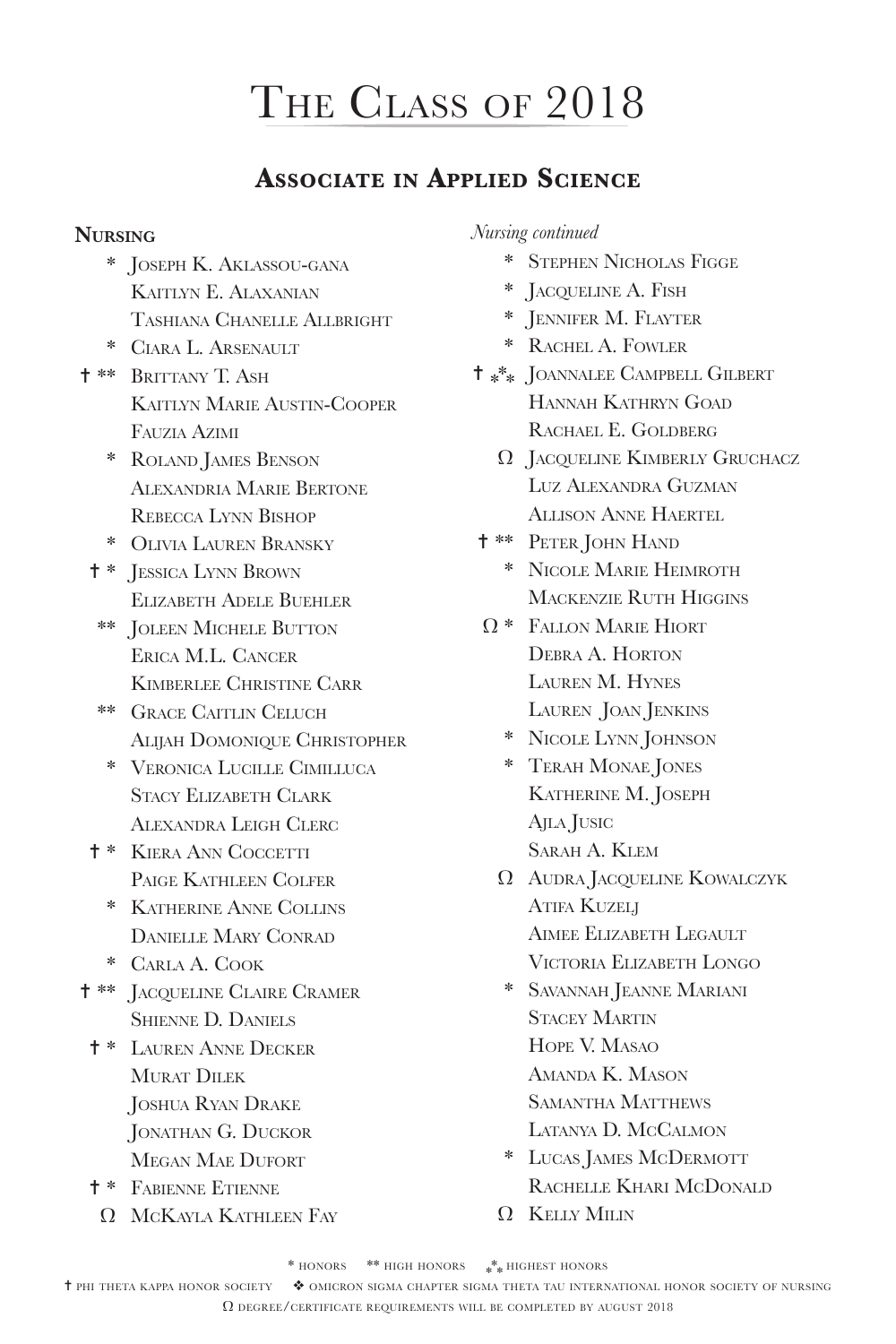#### *Nursing continued*

- Ω Ellen Hagen Mineau Natalie M. Molleda
- Ω Jennifer Morgan Mosher Felicia Garza Nacy
- \* Priya D. Narine Tiffany Lynn Nelson
- \* Emily E. O'Hanlon Angel Ann Parks Christina L. Pelkey
- <sup>\*</sup> Shaina Iraida Pierre Marian Pobee-Mensah DAJANA POTKA Lauren Ashleigh Potter Carly Suzanne Rapello
- = \*\* Tiffani Lynn Renner
- = \* S. Nicole Rice Rehanna Ann Robert
	- \* Shayna Marie Rowell BRENDAN P. RUDDY Faline Kelsey Salisburg RACHAEL DAWN SCOTT Christen Marie Shea
	- \* Ashley Nicole Shepherd Nalini Shiwsankar Courtney Anne Sholtes
	- Ω Wendy Lynn Smith
- <sup>\*</sup> SARAH JEAN SNOWDEN
	- \* Kristen Lynn Soldner Melissa Ashley Spann **JILL MARIE STEVENS**  Katrina Marie Teal Amanda Leona Terry
	- \* Hanna Marie Tomlinson Danielle Katelyn Vaughan Julie Anne Villano Diana Carolina Voronko Savannah Elizabeth Wagoner

#### *Nursing continued*

- \* Karly Ann Waite
- \*\* Jamie Lynn Waite Audra Lynne Waiters
- \* Sarah Wallace Crystal Waters Alexis C. Waytho-Crippen Monica Weismann Sarah E. Whitney David R. Wilson Alexandra Jane Winnicki

#### **Occupational Therapy Assistant**

- Ω \* Sierra R. Abrams
- \*\*\* Claire Adams
- $\uparrow$  \*\* AMANDA MARIE ARNOLD
	- \*\*\* Carlie Nicole Bassler
- $\Omega$  † \*\* Valerie Bishop Ryan C. Bourgeois
	- \*\*\* Carly A. Bramer
		- \* Matthew P. Brown
	- \*\*\* Stacie Call
		- \* KEITH R. CAMPBELL
		- \* Adria Lee Couse
	- = \*\* Kaylee DePrato
	- $\dagger$  \*\* JESSICA M. GLEBUS
		- \*\*\* Kirstie Marie Gorgas
	- Ω \*\* Bonnie Lyn Gray
		- \*\*\* Olivia Ryan Haynes
	- $\dagger$  \*\* EMILY A. HOWELL
		- \*\*\* Rachel Janet Inglis AMANDA R. ITSKOV
	- $\dagger$  \*\* GARY C. JAIKISSHUN
	- $† **$  KATELYN D. KELLEY
	- $\Omega$  \* EDDIE A. LEWIS, JR. Amanda Elizabeth McBride
		- \*\* Lauren Kate McCarthy
		- Ω Kristen E. Mianti

<sup>t</sup> phi theta kappa honor society  $\bullet$  omicron sigma chapter sigma theta tau international honor society of nursing Ω degree/certificate requirements will be completed by august 2018